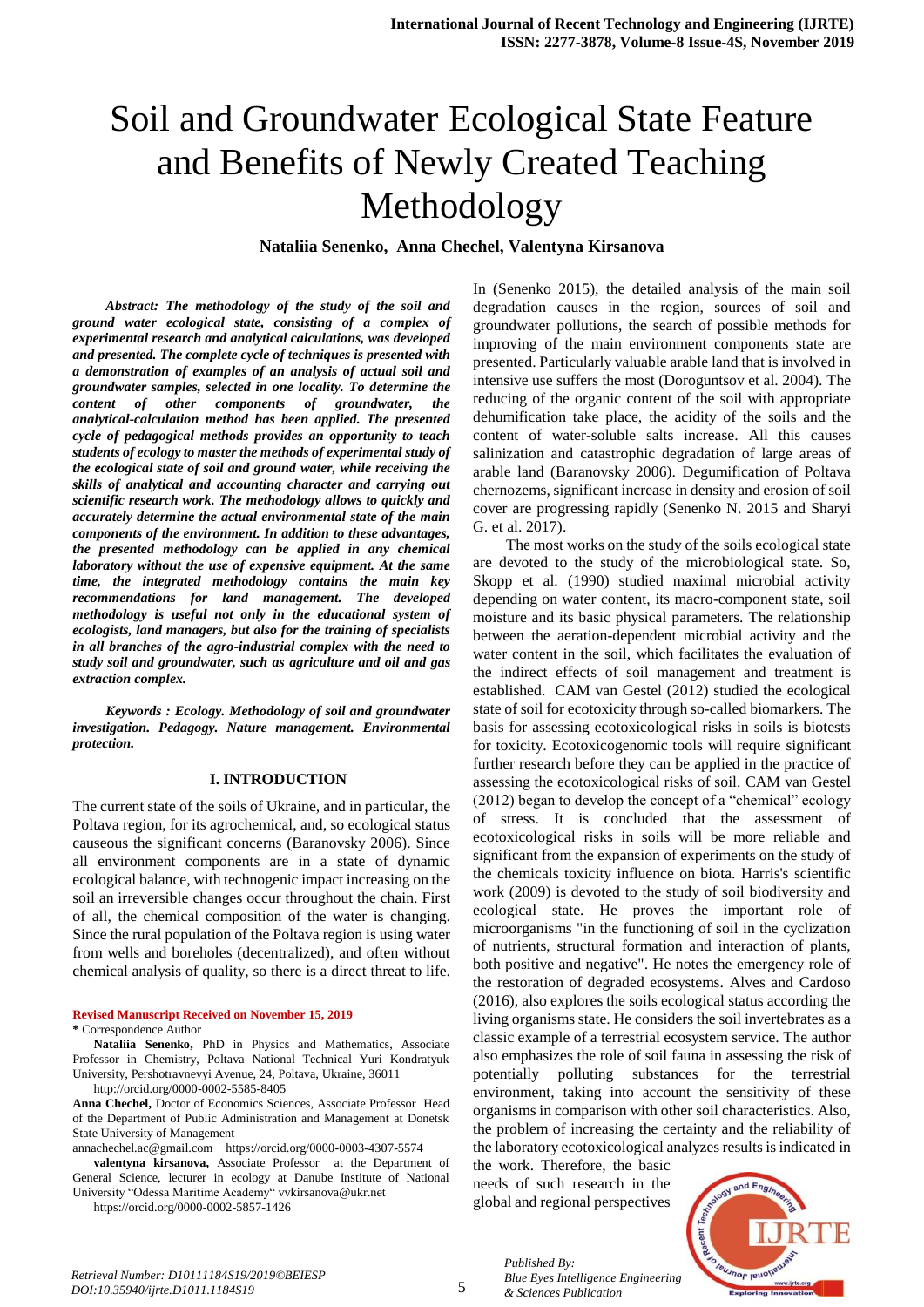## **Soil and groundwater ecological state. Feature and benefits of newly created teaching methodology**

are discussed. The general conclusion derived from the results of research on the ecological state of soil based on biota is the need to pay more attention to exposure, bioavailability and toxicokinetics, as well as to develop a better understanding of the soil organism's ecology for understanding of the consequences of long-term chemical influence. The relationship of the concept of "environmental state of the soil" to the biota state is true, but it is impossible to reject such a reliable instrument as a chemical analysis.

The problem of soils chemical state investigation was studied by many scientists in the world. But research was mainly carried out to solve a narrowly specified problem.

The authors studied the works of soil researchers. The analysis of the historical formation of the chemical analysis of soils was carried out by Anderson (1960). Although the author has provided information on identification of the elements, yet the emphasis is on methods for determining potassium and phosphorus. This information is useful for agrochemical soil studies and for a more specific geochemical investigation. Percival (1942) presented the basic methods of chemical analysis, based on the techniques initiated by Morgan, which makes it possible to determine the eight most important components of the soil.

But the complete soil analysis by chemical methods was presented by Gedroits (1932). It gives possibility to perform the analysis of all soil chemical content. In addition to a detailed description of the methods of soil chemical analysis, the theory of the use of correlation analysis in the study of soils is presented here. The possibility of evaluating soil studies by correlating the values of specific resistance with soil properties is proposed by Hisyam et al. (2017). Soil samples have been laboratory-tested for their respective properties. Then all data were analyzed using correlation analysis. A correlation between the values of specific resistance and moisture content was found. As a result the empirical formula that can be possible to assess soil moisture was obtained. But this is the definition of single indicators that do not give a complete description of the soil ecological state.

Lehmann and Stahr (2007), Mitchell A. Pavao-Zuckerman (2009) and Byrne (2007) paid attention to the fact that anthropogenic and natural urban soils are of increasing importance in the world as a "fundamental ecological asset for land use planning" and a basis for fundamental soil sciences, since their properties are very different from the landscape soil. In this case, the physical-chemical analysis is also the main "tool"

Alqadad et al. (2017) studied the problems and difficulties encountered during soil research in cities. In order to solve the problems of soil study, the authors present solutions based on the intellectual technology, which includes: a geotechnical information system with updated data on the profile of the soil, soil surface, utilities and water level; tools for data management, analysis and visualization; and a user interface that allows authorities, companies and citizens to access authorized data through a graphical interface, update data and send messages and warnings in case of any incident. Finally, the researchers provide a perspective on the development of intelligent drill units that capture data related to the operation of the drilling machine, and transmit data to the system of intellectual soil investigations. That is, such a smart system should be implemented from each integrated soil study, incorporated into the database and used to identify correlations. It is obvious that the methods of soil study are

specific, aimed at solving a particular problem. However, as noted by Hafeth (2018) the study of soil areas is an aggregate of analysis methods for the indicators determination, since all of them affect the cost of all projects. Undoubtedly this also affects to costs of projects on the restoration, protection and conservation of soils.

Important works on the chemical analysis of the soil and the influence of its chemical composition, and, consequently, the macro-component composition of the soil solution on the physiology of plants as the basis of the environment date back to the beginning of the last century. Hoagland (1925) presented the important conclusion, where he emphasized that the physiology of plants depends on the soil chemical content, namely, soil solution. Therefore, it is important to analyze a large number of experiments on the study of soil-plant systems.

To obtain more reliable results in the study of soil ecology, it is necessary to combine the efforts of scientists, but the chemical analysis should be basic.

Therefore, for ecological education it is necessary to apply precisely the methodology of soil chemical analysis, to prove the indisputable necessity of chemical researches of its condition conducting. The most of educational curricula in environmental education generally minimize the role of chemical research. This is probably due to the need for material support for chemical laboratories. That is why in some institutions of higher education the disciplines "Analytical chemistry" or "Methods of chemical analysis" are excluded from the curriculum of ecologists. But without clear knowledge about the significances of the soil physical and chemical indicators it is impossible to determine its environmental state. Therefore, the methodology of soil parameters chemical analysis should provide the necessary level of knowledge, abilities and skills for the analysis of its ecological state.

Thus, firstly, in order to determine the ecological state of the soil, it is necessary regularly to investigate its basic physical and chemical parameters. There is no universal methodology for soil studies, namely, the research is rather long and requires high-skilled researchers in experimental investigations. So, scientists are seeking and refining techniques and approximating them to determine the most important indicators for their field of activity and the necessary results.

Therefore, the purpose of this work was to develop a series of methods of integrated soil analysis and groundwater extraction on the basis of correlation analysis to teach the discipline "Soil Science" to students of environmental specialties for the implementation of reliable control of the basic physical and chemical indicators of soil and ground water, analysis of their condition, providing the necessary recommendations for recovery. The basic concept is developed using the methods and techniques presented in the authors' works Birukov et al (1977), Nazarenko et al. (2004), Korsak and Plahotnik (2004) and Gedroits (1932).

The actuality of the work lies in the possibility of implementing a methodology for determining the state of soil through the study of basic physical and chemical indicators, and this can be done experimentally in a chemical laboratory

by physical and chemical analysis methods without additional extremely expensive devices. If necessary, a set of

*Published By:*

*& Sciences Publication* 



6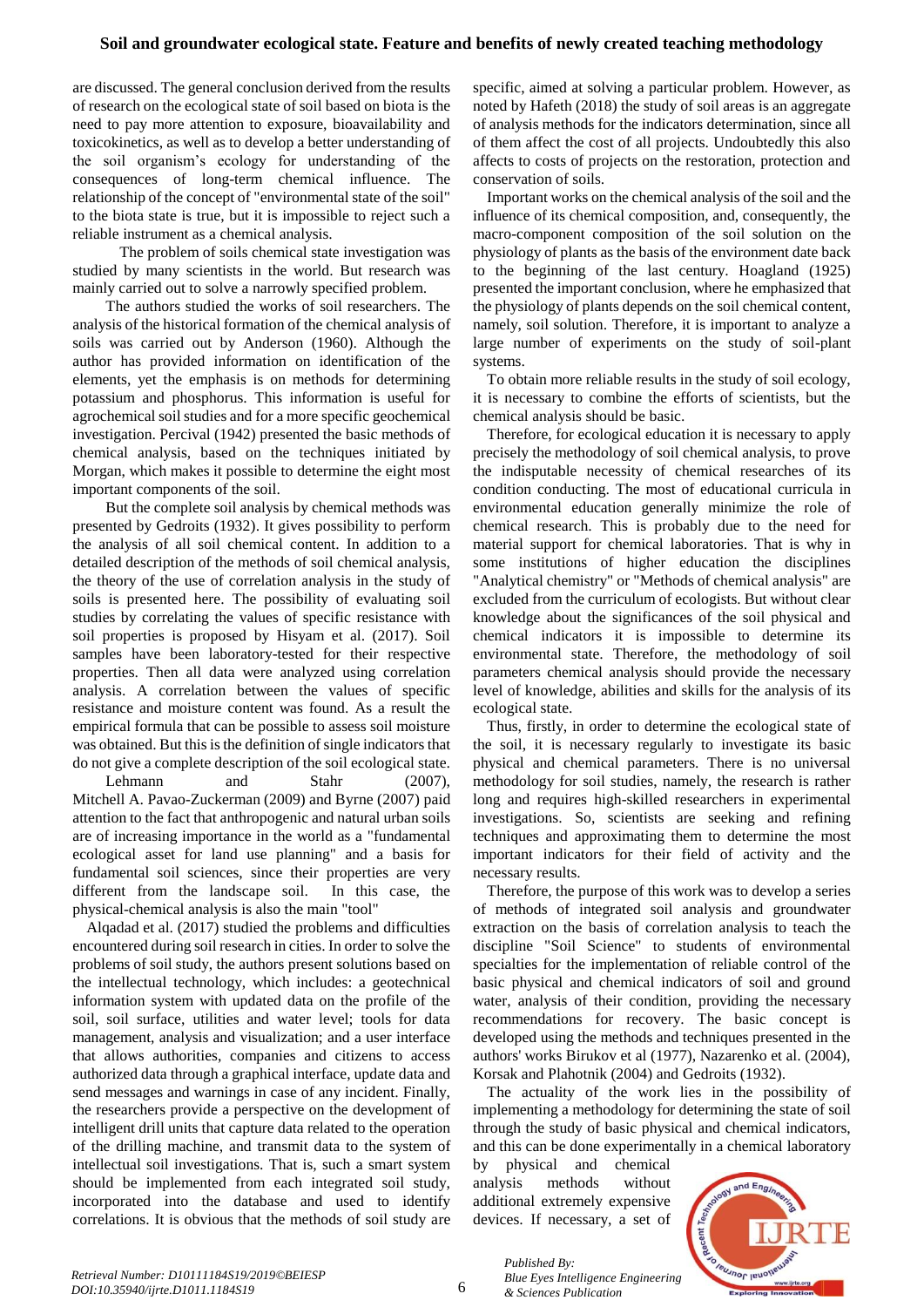techniques allows increasing the list of investigated indicators, does not exclude the possibility of additional research, but each determined indicator in the application of correlation analysis provides reliable information. That is, the selected indicators are related to each other, so the method of correlation analysis can predict the result and verify its reliability. The low cost of the proposed research methods is particularly important for determining the ecological state of the environmental components of countries with insignificant material resources, and, moreover, as stated in Hafeth's work (2018), this is also important in determining the soils state for engineering and technical structures.

#### **The structure of the discipline and teaching methodology**

The essence of the proposed integrated soil study is to combine experimental research with analytical and calculation methods including previous a thorough literary search. Actually, in essence, this is a scientific work with the requirements, starting from the methods of sampling the real soil samples, which no one has researched.

The discipline consists of a theoretical (lecture) part and a practical one. The practical part, in turn, consists of laboratory and course work. Students-ecologists independently take samples of soil, examine it, make calculations and conclusions, issue coursework and publicly present. Course work, in turn, is divided into experimental and analytical calculation parts. On the whole, the experimental part of the course is structured in such a way that students use the results obtained in laboratory classes to test the validity of the experiment and the calculated part of the coursework. Therefore, students are interested in carefully conducting research, are aware of the mistakes that have been made in their work, and rework the experiment themselves, because during analytical calculations they can check the accuracy of the results. A feature of classroom planning is that each student should be able to perform the experimental and computational parts of the course work during this time, verify the accuracy of the obtained results, conduct correlation analysis based on experimental results, make appropriate conclusions, issue coursework as a report on the basis of experimental data scientific work with the relevant requirements, pass the teacher to the check. If there are no blunders in the work submitted for testing, the teacher gives an opinion "on defense", and the student presents the coursework to the public. Of course, for sections with an experiment and validation of the obtained results need to allocate time for additional research. If a student has made inaccuracies in the experiment and he claims to be highly rated of his work, then he will do the research once more. In the description of the course work, he necessarily indicates the mistakes made in the previous experiment, analyzes the causes of errors. If the time limit for working in the laboratory has been exhausted, then the student analyzes possible errors, but he can not claim a high score to complete the experimental part of the course work. During the coursework, the teacher controls and evaluates a schedule of rhythmic performance. All the necessary work is divided into stages of 5-10%, depending on the time required for the experiment. The overall rate of the coursework carried out on a 100 point system. 20 points are assigned for the evaluation of the experimental part, 20 points – for the analytical and calculated part, 10 points – for writing and execution of a work report, 50 points – for the presentation. When a student

publicly presents the results of coursework, he must answer 5 mandatory questions, each is rated on a 10-point scale. In case of delays of the coursework executive plan, the percentage of lag is subtracted from the total number of points.

This teaching methodology teaches students to self-assess their work, to realize that laboratory work is not for the teacher, not for the mark, but for themselves, for the development of their personality as an environmental specialist.

**Methodology of complex experimental study of soil samples**The essence of the complex study of the soil ecological state is to determine the basic physical and chemical parameters, the macro-component state of soil aqueous extraction, the content of water-soluble salts and the use of the analytical and calculation method for the quantity detection of sulfate ions and sodium ions. For the presentation of pedagogical methodology training students-ecologist we are using experimentally determined indices of soil samples of the settlement of Poltava region as an example. A water extraction of soil was investigated in order to determine the degree of soil influence on the chemical composition of groundwater, which the population uses for drinking purposes. Soil samples were taken in accordance with DSTU10381-6-2001 "Quality of soil. Sampling". The water of the dug well was taken from the same site from 18 m depth. The task of this part of the work was to determine the effect of chemical composition of the soil on the quality of water and to establish the component of the groundwater, which is determinant in the formation of this aquatic horizon - soaked water or soil flow. All results are recalculated to 100 g of soil.

#### **II. RESULTS**

Our studies have revealed: Hygroscopic soil moisture (thermostatically) – 3.83%, hygroscopic soil moisture (hydrostatic method) – 3.85%, soil density (pycnometric method) – 2.53 g/cm<sup>3</sup>, moisture content of the soil (weight method) – 14.11%, organic matter content (by oxidation-reduction titration and weight method)  $-1.1\%$ , humus content  $-0.94\%$ , exchange acidity of soil  $-1.89$  mL, pH of water extraction – 7.84, soil weight loss on calcination  $(WLC)$  – 7.38%, content of the soil mineral part – 92.62%, total water soluble salts content ( TWSS) – 122.590 mg were determined. The macro-component composition of the soil water extraction was also investigated. Its composition is the content of carbonate ions – 0 mmole-еq; 0 mg, content of hydrocarbonate ions (acid-base titration method) – 0.570 mmole-eq; 34.70 mg; chloride-ion content (argentometry) – 0.680 mmole-еq; 24.140 mg; content of calcium-ions (complexometric method) –  $0.630$  mmole-eq;12.630 mg; content of magnesium-ions (complexometric method) – 0.420 mmole-еq; 5.100 mg.

The peculiarity of the presented methodology is the calculation of the content of sodium ions and sulfate ions based on the results of experimental studies of the macro component composition of the soil water extraction. Since the experimental determination of sodium ions requires specific equipment, and the determination of the content of sulfate ions by the weight method is quite long, we have proposed a method for calculating these ions, the use of which enables to

quickly monitor the state of both ground water and the macro-component state of

*& Sciences Publication* 

*Published By:*



7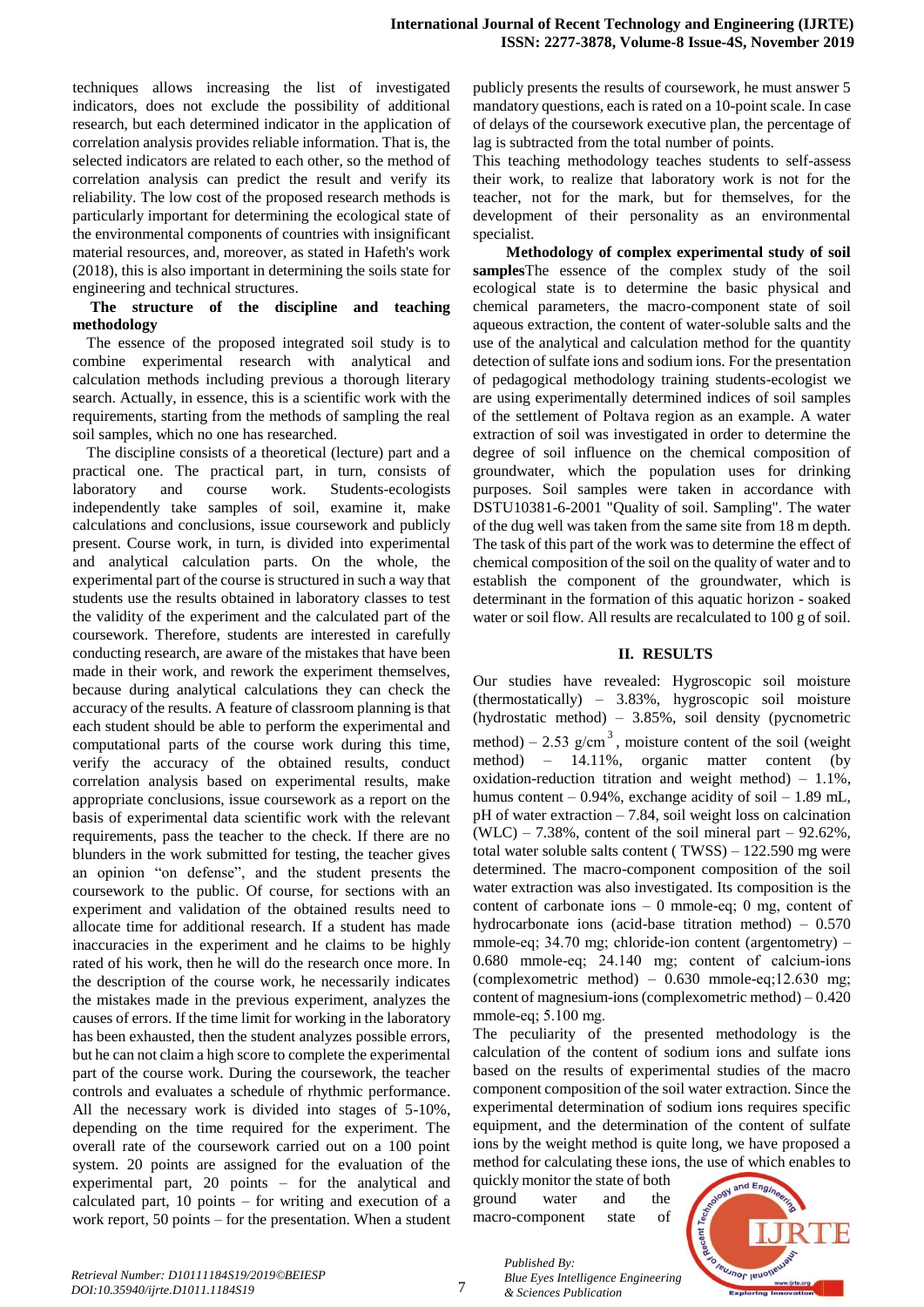natural water in general. The calculated content of sulfate-ions is 0.580 mmole-еq; 27.960 mg. The content of sodium-ions is 0.780 mmole-еq; 17.980 mg). The recalculated content of crystallization water is 2.45%.

Experimentally determined value (26.400 mg) of sulfate ions content by weight method differed from the calculated. The presence of discrepancies indicates the possible content of ions that are not characteristic of the soil extraction. This fact is extremely important in the methodology of soil exploration for ecologists. Accordingly, it gave rise to the search for anions that are not characteristic macrocomponents of soil water extraction. Therefore, in the next stage of the complex study authors are offered a qualitative analysis of soil water extraction in order to check for the presence of specific ions.

Our assumption is confirmed. Nitrate-ions were detected (photocalorimetric method). Their content is 2.050 mg/L of soil filtrate, or 1.025 mg/100 g of soil. This indicates a slight contamination of the soil surface layer with emissions (most likely domestic) with nitrogen-containing compounds. In addition, we detected the content of total iron and determined their content (photocalorimetric method) (1.940 mg/L soil filtrate, or 0.970 mg/100 g of soil).

Calculation of the sodium ions and sulfate ions content in the soil water extraction:

TWSS = 122.590 mgг

 $Ca^{2+} = 12.630$  mg (0.630 mmole-eq);  $Mg^{2+} = 5.100$  mg (0.420 mmole-eq);

 $Fe^{3+} = 0.970$  mg (0.052 mmole-eq);

 $CI = 24.140$  mg (0.680 mmole-eq);

 $HCO_3^ \frac{1}{3}$  = 34.780 mg (0.570 mmole-eq);

 $NO_3^ \frac{1}{3}$  = 1.025 mg (0.017 mmole-eq).

We count the amount of cations  $Ca^{2+}$ , Mg<sup>2+</sup> and Fe<sup>3+</sup> in mmole-eq:

 $\Sigma Ca^{2+}$ , Mg<sup>2+</sup>, Fe<sup>3+</sup> = 0.630 +0.42 +0.052 = 1.102 (mmole-eq)

Determine the amount of anions  $CI$ ,  $HCO_3^ _3^-$  та NO $_3^ \frac{1}{3}$  in mmole-eq:

 $\Sigma$ CI<sup>-</sup>, HCO<sup>-</sup><sub>3</sub>  $\frac{1}{3}$ , NO  $\frac{1}{3}$  $\frac{1}{3}$  = 0.680+0.570+0.017 = 1.267

(mmole-eq)

Calculate the difference between anions and cations  $\Delta$  = 1.267 – 1.102 = 0.165 (mmole-eq)

This is the Na<sup>+</sup> content in mmole-eq required to balance the total amount of cations equivalent to the number of anions

 $(HCO<sub>3</sub><sup>-</sup>)$  $\frac{1}{3}$ , CI<sup>-</sup>, ta NO $\frac{1}{3}$  $\frac{1}{3}$ ).

 $m_{e \text{ Na}}^{+} = 22,9898 \text{ g/mole}$ 

Determine the content of the first part of sodium ions:

 $m_{1 \text{ Na}}^{+}$  = 22.9898  $\cdot$  0.1650 = 3.7933 (mg).

 $\Sigma$  = 12.630+5.100+0.970+24.140+34.780+1.025 +  $3.790 = 82,435$  (mg)

Find the difference between the value of the TWSS and the sum of all ions

 $122.590 - 82.435 = 40.155$  (mg)

This is the sum of the content of sulfate ions and the second part of sodium ions.

We accept the number of equivalents for  $x$ , then using the equivalent masses of sodium ions and sulfate ions, we obtain the equation:

22.9898 
$$
x
$$
 + 48.031  $x$  = 40.155;  
71.0208  $x$  = 40.155;  
 $x$  = 0.5654

Determine the number of ions  $Na^+$  and  $SO_4^{2-}$  in mg:

 $m_{2 \text{ Na}}^{+} = 22.9898 \cdot 0.5654 = 12.9984 \text{ (mg)}$ 

$$
m_{e \text{ so } 4^2} = \frac{m_y}{z} = \frac{32.066 + 15.999 \cdot 4}{2} = 48.031
$$

(g/mole)

 $m_{SO}^2$ <sup>2</sup> = 48.031.0.5654 = 27.1567 ((mg)

Total amount of sodium ions:

 $m_{Na}^{\text{+}}$  = 12.9984 (mg) + 3.7933 (mg) = 16.7917 (mg);

In order to determine the probable influence of the soil on the first and second aquifers, we propose to determine the basic physical and chemical properties of water in the same area dug well.

Therefore, we present the results of determining the basic physical and chemical parameters of water quality. Since the population of rural areas uses drinking water from dug wells, we compared the basic indicators with the norms established by the main regulatory document of Ukraine on sanitary rules and norms National Standard of Ukraine DSTU 7525: 2014 «Drinking Water. Requirements and methods of quality control" (2014). The values of standard values of indicators are given in brackets.

The experimental results obtained are as follows: odor 1 point (<2 point); color 1.67º (<20º); pH=7.99 (6.5-8.5); alkalinity – 8.02 mmole-eq/dm<sup>3</sup>  $(1.5-6.5 \text{ mmole-eq/dm}^3);$ Total hardness – 14.82 mmole-eq/dm<sup>3</sup> ( $\leq$  7 mmole-eq/dm<sup>3</sup>  $(\leq 10$  mmole-eq/dm<sup>3</sup>)); carbonate hardness – 8.02 mmole-eq/dm<sup>3</sup>: ; non-carbonate hardness – 6.8 mmole-eq/dm<sup>3</sup>;calcium hardness – 6.64 mmole-eq/dm<sup>3</sup>; magnesium hardness  $-8.18$  mmole-eq/dm<sup>3</sup>; water soluble salts content (WSSC) – 1057.00 mg/dm<sup>3</sup> (<1000 mg/dm<sup>3</sup> (1500 mg/dm<sup>3</sup>)); the content of total iron – 0.08 mg/dm<sup>3</sup> ( $\leq$ 0.3 mg/dm<sup>3</sup>); calcium content – 133.07 mg/dm<sup>3</sup>; the content of magnesium ions  $-99.47$  mg/dm<sup>3</sup>, the content of nitrate ions is  $11.35 \text{ mg/dm}^3$  for the conversion of nitrate nitrogen, which exceeds the norm for drinking water  $(10.00 \text{ mg/dm}^3)$ .

#### **III. DISCUSSION**

We offer the basics of the methodology of giving the soil characteristics on the basis of the analysis of a complex of experimental results of physical and chemical parameters determination. Since the moisture content of the soil moisture and moisture content are insignificant, this correlates with the low content of organic matter. Such values indicate a low adsorption capacity of soil particles and a predominant content of hydrophobic groups in the structure of humic acids of the humus. A small amount of organic matter completely correlates with quite significant values of density (the soil is compacted) and a small value of exchange acidity. The value of the density is fully consistent with the average rate of filtration of the water extract of the investigated soil. The content of crystallization water is an average, which correlates with weak soil water loss.



*Published By:*

*& Sciences Publication* 

*Blue Eyes Intelligence Engineering*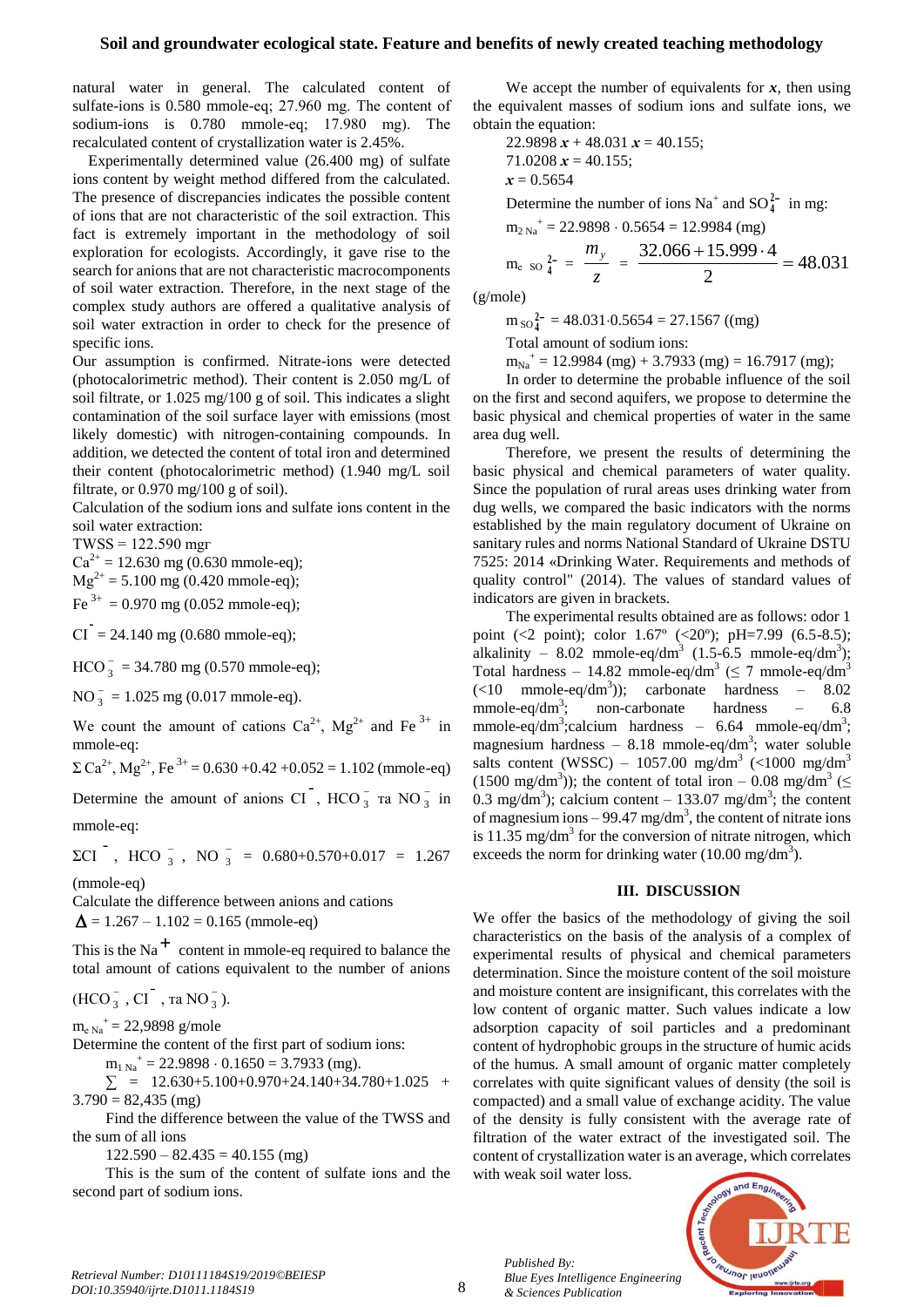The mass loss of soil during calcination has an average value, which is absolutely consistent with the content of hygroscopic water and the content of organic matter. After calcination, the studied soil has acquired a light-brown color, on the basis of which we can assume that the content of iron oxide (III) is insignificant. The pH of the soil water extraction indicates the weakly alkaline nature of the soil, which correlates with the chemical composition of the water extraction of the soil. The content of water-soluble salts in the soil is average. This means that the soil under study is not salty. It can be assumed that the soil should not significantly affect the chemical composition of the water of this horizon. The soil does not contain water soluble contaminants, and the content of nitrate ions is insignificant. Probably their presence is caused by the use of mineral fertilizers (saltpeter). It is quite compact. To increase its organic content and to improve fertility, regular organic fertilizers should be recommended.

The quality of groundwater is changing under the influence of regional, local and linear sources of pollution. First, among regional sources mention should be made of the chemicalization of agricultural land and some types of water management activities, including disordered landfills of industrial and domestic wastes, mineral fertilizer compositions and pesticides. As stated in Yatsik (2000), 147 stable centers of groundwater contamination were discovered on the territory of Ukraine and 93 large (over 5000  $\text{m}^3/\text{day}$ ) water intakes of groundwater, the quality of which deteriorated due to anthropogenic impact, were exploited. As for groundwater, it should be noted that in Ukraine as a whole, the area of protected main aquifers is 39.6%, vulnerable - 36.2%, conditionally protected - 24.2%. The largest areas of protected groundwater in Ukraine are observed in Poltava (95.3%), Odesa (81.1%) and Chernihiv (77.4%) regions.

Yatsik (2000) provided a scheme for the use of groundwater in the territory of Ukraine, from which it is obvious that in the Poltava region groundwater is most used

The contents of nitrate ions in the water extract of the soil and in the water of the dug well differ greatly. It is obvious that the impregnated water does not affect the content of nitrate ions in the studied water of the dug well. This indicates another source of their entry into this aquifer, which is an extremely important conclusion in the training of environmental students.

In the investigated water the content of iron ions is small, and in the soil extraction - significant. Impregnated water does not strongly affect the iron content in this aquifer, or the iron-containing compounds are well-kept by the soil.

National Standard of Ukraine DSTU 7525: 2014 «Drinking Water. Requirements and methods of quality control ". The total hardness of water exceeds the standards set by the National Standard of Ukraine DSTU 7525: 2014 «Drinking Water. Requirements and methods of quality control". Therefore it is recommended to boil for carbonate hardness removing and reduce the total mineralization.

The value of alkalinity is greater than normal, but it will decrease with boiling. Since the carbonate hardness is equal to alkalinity, then, after boiling, the non-carbonate hardness will be:  $14.82 - 8.02 = 6.8$  mmole-eq/dm<sup>3</sup>, which is satisfactory. That is, it can be a recommendation to improve the quality of water in this case.

Macrocomponent composition of aqueous extraction is characterized by insignificant content of calcium and magnesium ions, which does not correspond to the value of calcium and magnesium content in the investigated water. This proves that these ions enter the water from the aquifer. So, there is another source that can be located at rather significant distances from this water intake.

The pH of the water under investigation corresponds to the sanitary norms and differs slightly from the pH of the water extract. This indicates a very small difference in the contributions of cations of strong bases and acid residues of strong and weak acids.

Thus, based on the data obtained, due to the proposed methodology, it can be concluded that the formation of this aquifer is determined by the water of the ground stream.

### **IV. CONCLUSIONS**

In summary, the authors developed and presented the methodology of the study of the ecological state of the soil and groundwater provides an opportunity to determine the basic physical and chemical parameters, on the basis of which it is possible to determine the presence of mutual influence. This is especially important in identifying possible sources of pollution of the area or the entire aquatic horizon. The example of the analytical and calculation part demonstrates the possibility of calculation for the evaluation of the content of macrocomponents that can not be determined experimentally at the moment. Thus, on the basis of the experimental data obtained, we can conclude that the formation of this aquifer is determined by the ground stream water. To preserve the soil, the positive experience of the scientific and production enterprises, where organic land use is introduced, i.e. chemical compounds and mineral fertilizers are not used, should find state support and institutional consolidation. For example, there is the scientific and production private enterprise "Agroecology" at Poltava region. It is necessary to introduce the assignment of ecological rent to producers of organic products, to form an effective system of state regulation and protection of soil in Ukraine, to consolidate the existing management experience with organic farming technologies.

### **RECOMMENDATIONS**

In the future, environmental researchers can apply the proposed methodology for soil research, soil extraction and water. As an example of our research, we have shown the degree of instability of the nature-human system. Even minor external influences make significant changes in the chemical composition of the environment, which in turn leads to changes in the human ecology, since a person cannot live in isolation from nature. The human body is an element of nature and develops in accordance with its laws. The laws of nature cannot be canceled. And changes in the chemical composition of the soil and water can be irreversible, as irreversible may be the change in the environmental balance of the environment. Therefore, it is important to study the chemistry of the environment with a further analysis of the impact of changing the main indicators of the state of the ecosystem on the life of mankind in general soon.



*Published By: Blue Eyes Intelligence Engineering & Sciences Publication*